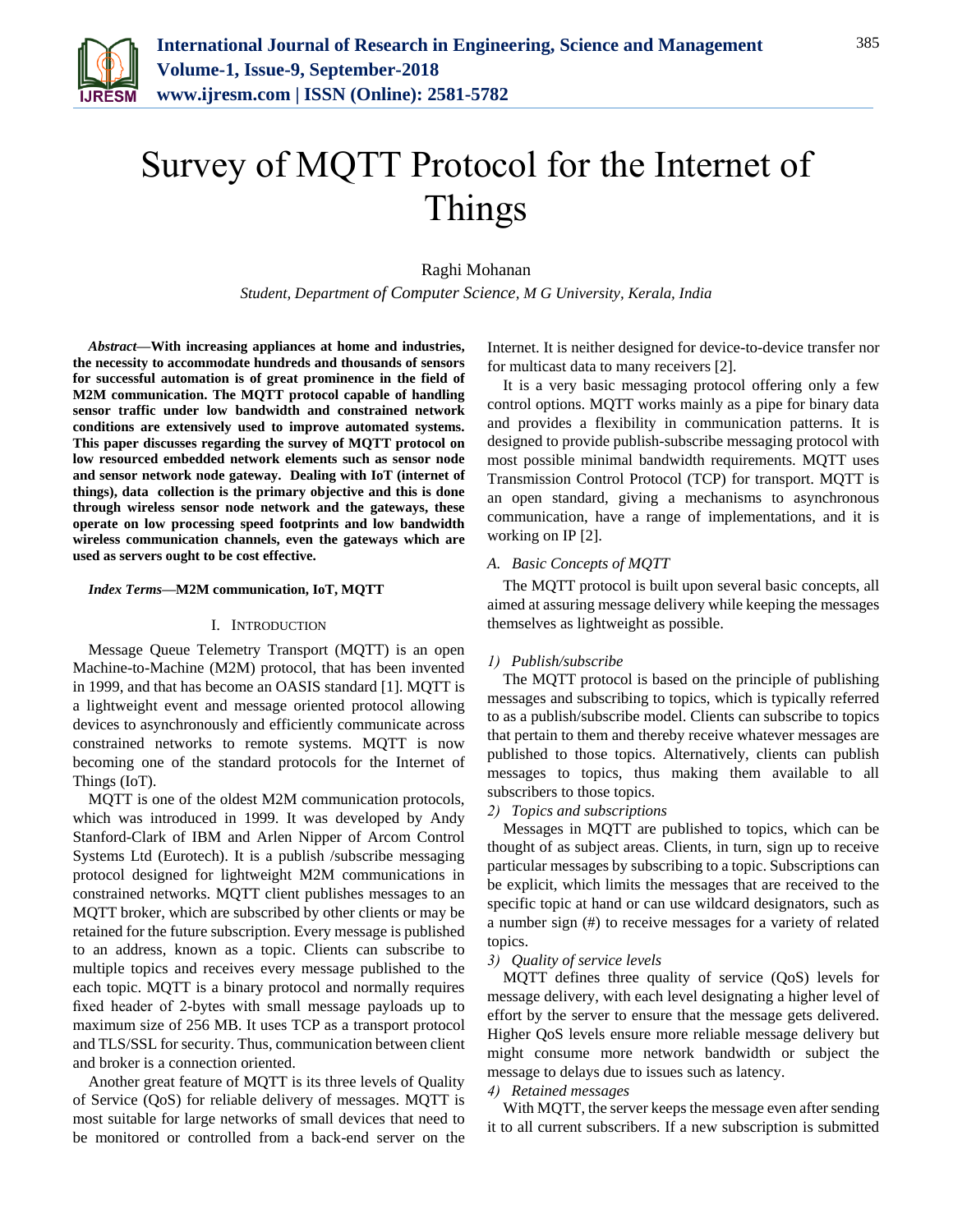

for the same topic, any retained messages are then sent to the new subscribing client.

## *B. Message Types*

# *1) Connect*

Waits for a connection to be established with the server and creates a link between the nodes.

# *2) Disconnect*

Waits for the MQTT client to finish any work it must do, and for the TCP/IP session to disconnect.

## *3) Publish*

Returns immediately to the application thread after passing the request to the MQTT client.

# *C. Architecture of MQTT*

MQTT uses the client/server model. Every device that is connected to a server, using TCP known as (broker) message in MQTT is a discrete chunk of data and it is ambiguous for the broker. Therefore, MQTT is a message oriented protocol. The address that the message published to it is called topic. The device may subscribe to more than one topics, and it receives all messages that are published to these topics [5].



Fig. 1. MQTT architecture

MQTT architecture contains three components. Those are a publisher, a broker, and a subscriber. The device that is interested in a specific topics registers on it as a subscriber to be informed when the publishers publishing his topics by the broker. The publisher transfers the information to the subscribers via the broker (i.e. the interested entities). It is working as a generator of interested data, then, the authorization of the subscribers and the publishers are checked by the broker to realize the associated security issues.

*MQTT Client:* MQTT client may be any of IoT object that sends or receive data, not just devices. Any device can be a client (e,g, microcontroller, the server). The MQTT client type depends on its role in the system whether it is a subscriber or a publisher.

*MQTT Broker:* The broker is a central device between the spoke model and the mentioned hub. The main MQTT broker responsibilities are processing the communication between MQTT clients and distributing the messages between them

based on their interested topics. The broker can deal with thousands of connected devices at the same time. Upon receiving the message, the broker must search and find all the devices that own a subscription to this topic.

## II. RELATED WORKS

Kai-Hung Liao et. al. [3] implemented an IPv6 over BLE experimental environment based on Raspberry Pi 3 development boards, and run light-weight application-layer protocols including MQTT and MQTT-SN on top of that. With MQTT/MQTT-SN, BLE nodes are able to capture the sensor data and push them to the broker using MQTT-SN. Then built a web server which subscribes to the sensor data, so the realtime sensor data can be displayed via web browsers.

Nitin Naik [4] it presents a further in-depth and relative analysis of these four messaging protocols for IoT systems: MQTT, CoAP, AMQP and HTTP. It critically analyses the two closely associated criteria to provide corresponding strengths and limitations of each messaging protocol. These messaging protocols are very extensive and different from each other because they have been evolved through different processes and needs. Also, their precise and relative comparisons depend on the types of IoT systems, devices, resources, applications, and specific conditions and requirements of the system.

Riccardo Venanzi et al[5] the node discovery process in IoTfog environments by briefly presenting the application layer protocols in IoT, and re-visited our previously proposed MQTT-driven node discovery protocols (PEND and SPEND) to investigate the impact of the dynamicity of the advertiser nodes (BLE-A) on the device discovery success and the sustainability of the battery-powered IoT nodes.

Joshua Velez et al [6] MQTT is still in the process of being proposed and accepted into the IEEE 1451 Family of standards, but steps towards it being accepted are still being made. A working implementation has been created and proves that it can be functional and beneficial in the 1451 Family of Standards. There are many features and solutions that MQTT can provide to the family to expand its horizons and allow for new opportunities for systems of the family. MQTT provides a whole new messaging protocol in it's publish/subscribe messaging protocol and allows for a whole other level of lightweight systems to be adapted.

# III. FEATURES OF MQTT

# *A. Features*

- A publish/subscribe messaging model that facilitates oneto-many distribution. The sending applications or devices do not need to know anything about the receiver, not even its address.
- Ideal for constrained networks (low bandwidth, high latency, data limits, fragile connections). MQTT message headers are kept as small as possible; the fixed header is just 2 bytes. It's on demand, push-style message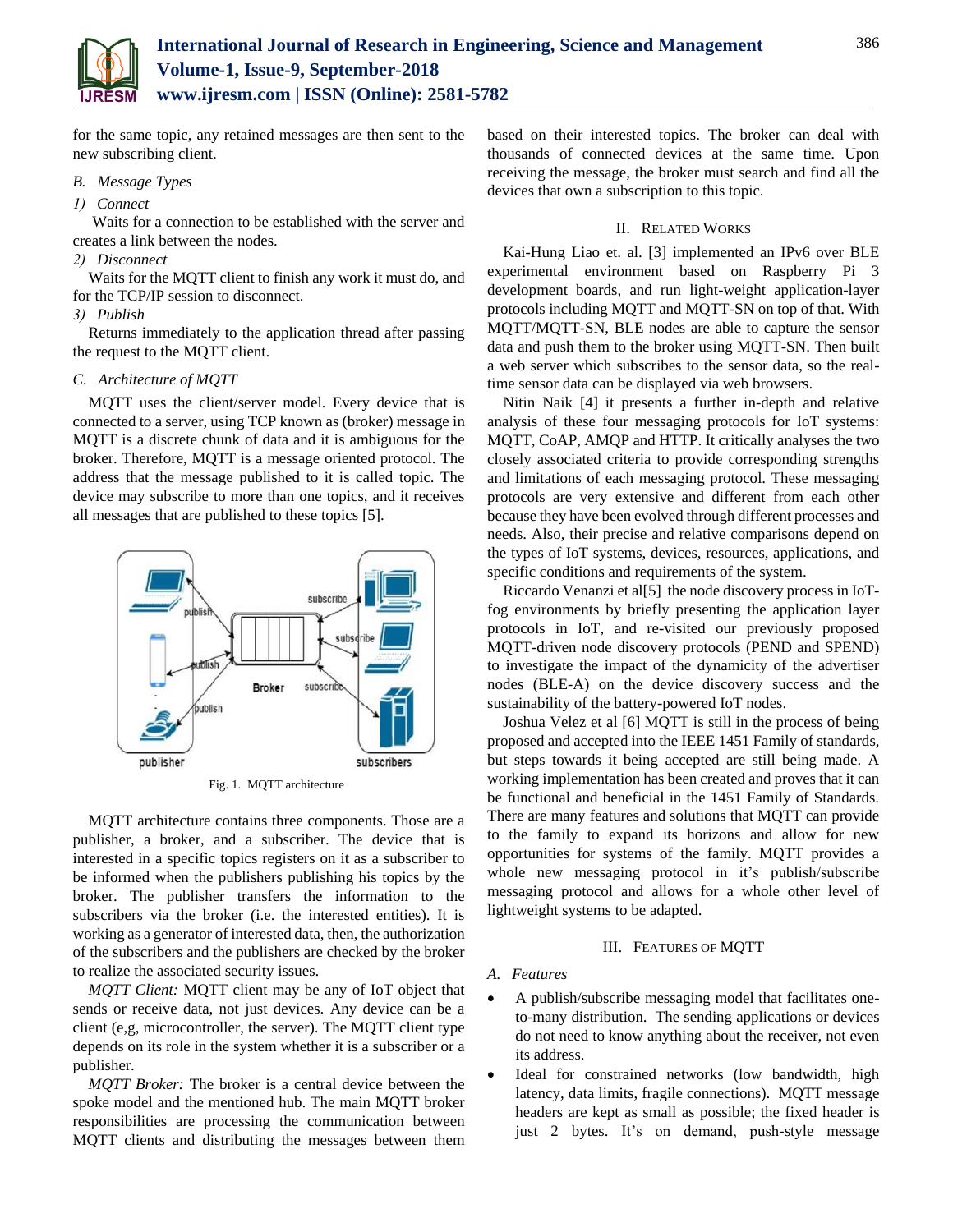

distribution keeps network utilization low.

- Multiple service levels allows flexibility in handling different types of messages. Developers can designate that messages will be delivered "at most once", "at least once", or "exactly once".
- Designed specifically for remote devices with little memory or processing power. Minimal headers, a small client footprint and limited reliance on libraries make MQTT ideal for constrained devices.
- Easy to use and implement with a simple set of command messages. Many applications of MQTT can be accomplished using just CONNECT, PUBLISH, SUBSCRIBE and DISCONNECT.
- Built-in support for loss of contact between client and server. The server is informed when a client connection breaks abnormally, allowing the message to be re-sent or preserved for later delivery.
- MQTT uses a single TCP/IP port connection from client to server. This allows easier firewall and security implementation.

# *B. Quality of Services*

The quality of service of a publication forwarded to a subscriber might be different to the quality of service of the publication. The lower of the two values is used to forward a publication.

*At most once (QoS=0 )*

- The message is delivered at most once, or it is not delivered at all. Its delivery across the network is not acknowledged.
- The message is not stored. The message might be lost if the client is disconnected, or if the server fails.
- QoS=0 is the fastest mode of transfer. It is sometimes called "fire and forget".
- The MQTT protocol does not require servers to forward publications at QoS=0 to a client. If the client is disconnected at the time the server receives the publication, the publication might be discarded, depending on the server.

*At least once (QoS=1)*

- QoS=1 is the default mode of transfer.
- The message is always delivered at least once. If the sender does not receive an acknowledgment, the message is sent again with the DUP flag set until an acknowledgment is received. As a result, the receiver can be sent the same message multiple times, and might process it multiple times.
- The message must be stored locally at the sender and the receiver until it is processed.
- The message is deleted from the receiver after it has processed the message. If the receiver is a broker, the message is published to its subscribers. If the receiver is a client, the message is delivered to the subscriber application. After the message is deleted, the receiver sends an acknowledgment to the sender.

• The message is deleted from the sender after it has received an acknowledgment from the receiver.

*Exactly once (QoS=2)*

- The message is always delivered exactly once.
- The message must be stored locally at the sender and the receiver until it is processed.
- $\bullet$  OoS=2 is the safest, but slowest mode of transfer. It takes at least two pairs of transmissions between the sender and receiver before the message is deleted from the sender. The message can be processed at the receiver after the first transmission.
- In the first pair of transmissions, the sender transmits the message and gets acknowledgment from the receiver that it has stored the message. If the sender does not receive an acknowledgment, the message is sent again with the DUP flag set until an acknowledgment is received.
- In the second pair of transmissions, the sender tells the receiver that it can complete processing the message, PUBREL. If the sender does not receive an acknowledgment of the PUBREL message, the PUBREL message is sent again until an acknowledgment is received. The sender deletes the message it saved when it receives the acknowledgment to the PUBREL message
- The receiver can process the message in the first or second phases, provided that it does not reprocess the message. If the receiver is a broker, it publishes the message to subscribers. If the receiver is a client, it delivers the message to the subscriber application. The receiver sends a completion message back to the sender that it has finished processing the message.
- *C. Header Format*



Fig. 2. Header format

- MQTT messages contain a mandatory fixed-length header (2 bytes) and an optional message-specific variable length header and message payload.
- Optional fields usually complicate protocol processing.
- However, MQTT is optimized for bandwidth constrained and unreliable networks (typically wireless networks), so optional fields are used to reduce data transmissions as much as possible. MQTT uses network byte and bit ordering.

# IV. CONCLUSION

This paper presents the review of the Message Queuing Telemetry Transport (MQTT) protocol. MQTT is the protocol